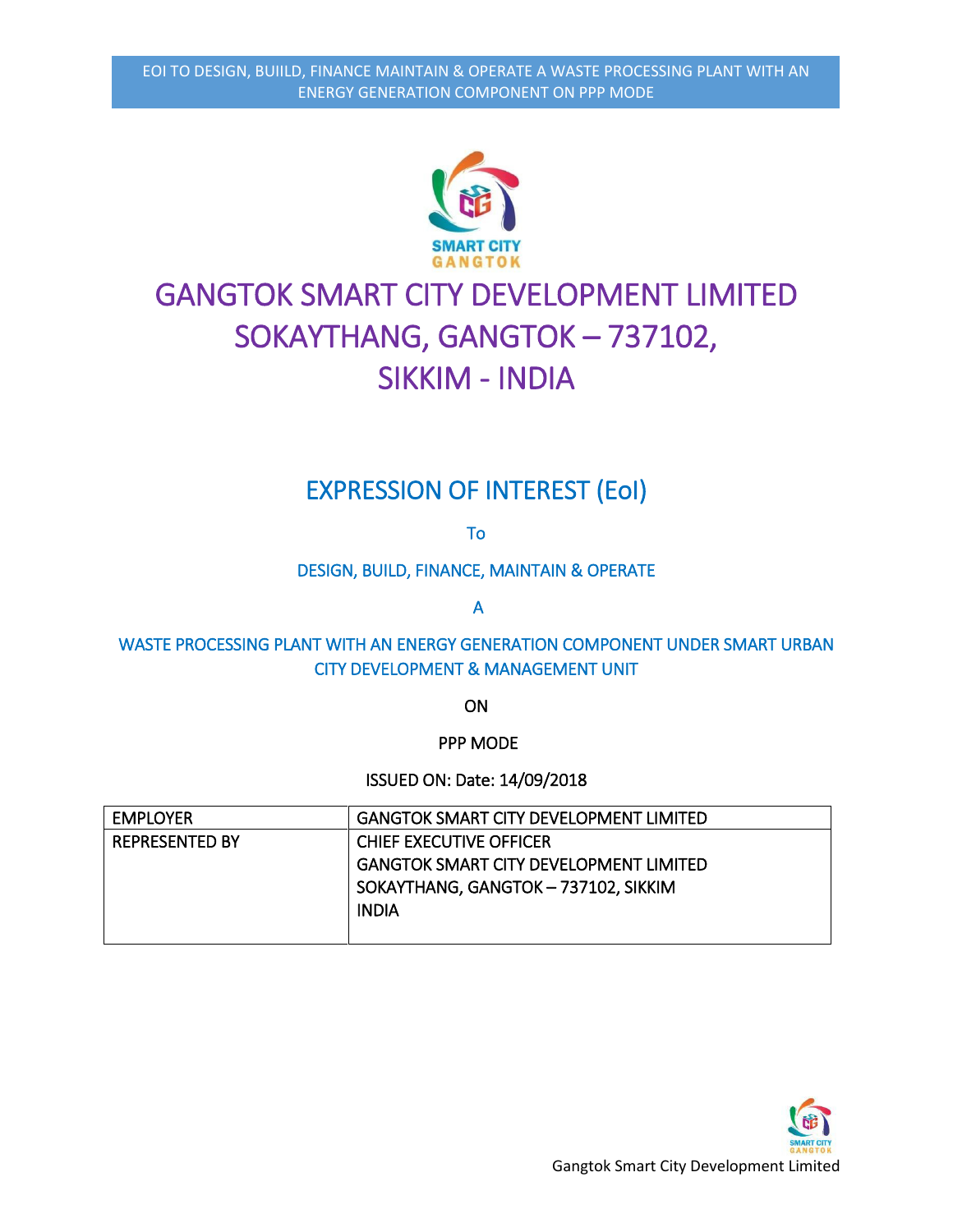## 1. INTRODUCTION

# *1.1 Background*

1.1.1 The Ministry of Environment, Forest and Climate Change, Government of India has enacted the Solid Waste Management Rules, 2016 vide its S.O. 1357(E) dated April 08, 2016 (hereinafter referred as the "SWM Rules"). These rules are applicable to every Urban Local Body (ULB), making it mandatory for every municipal authority to implement these rules and develop necessary infrastructure for collection, segregation, storage, transportation, processing and disposal of municipal solid waste (MSW).

1.1.2 As stated above, development and operation of MSW is one of the most challenging tasks at the hand of ULBs. There have been several attempts using different technologies, but yet effective solution to this problem has not been arrived at. A large number of infrastructure has been created mostly centered on collection, transportation, segregation and disposal of waste. The waste to compost and waste to energy plants have also been an integrated component of long distance haulage of solid waste to sanitary landfill sites, where most of these large plants are planned.

1.1.3 The Gangtok Smart City Development Limited (GSCDL), in its desire to provide SWM services, seeks the services of reputed and qualified Companies/firms/Corporate Bodies/Private sectorto: design, build, finance, maintain & operate a waste processing plant with an energy creation component under Smart Urban City Development & Management Unit on PPP mode. Henceforth, the GSCDL is responsible for conducting a transparent Application Process for selection of the suitable Technology and Developer who will be eligible to undertake the Project in accordance with the procedure set out herein.

# *1.2 Current status of SWM Projects in Sikkim*

1.2.1 In Sikkim, so far options and technologies like waste to Compost has been tried but various options like Refuse Derived Fuel (RDF) to waste to energy plants is yet to be explored. The projects like waste to compost have been constructed, even run for some time, but have not been able to sustain itself in long term. This projects were very successfully in initial days and acknowledged but finally could not sustain. The Urban Development & Housing Department, Government of Sikkim has completed the project: Construction of Sanitary Landfill site at Martam East Sikkim funded by Asian Development Bank under the North East Region Capital Cities Development & Investment Program (NERCCDIP) scheme implemented by Ministry of Urban Development, Government of India. The other two projects namely:-

- 1. Construction of Sanitary Landfill site at Mangan, North Sikkim
- 2. Construction of Sanitary Landfill site at Shipsu, West Sikkim

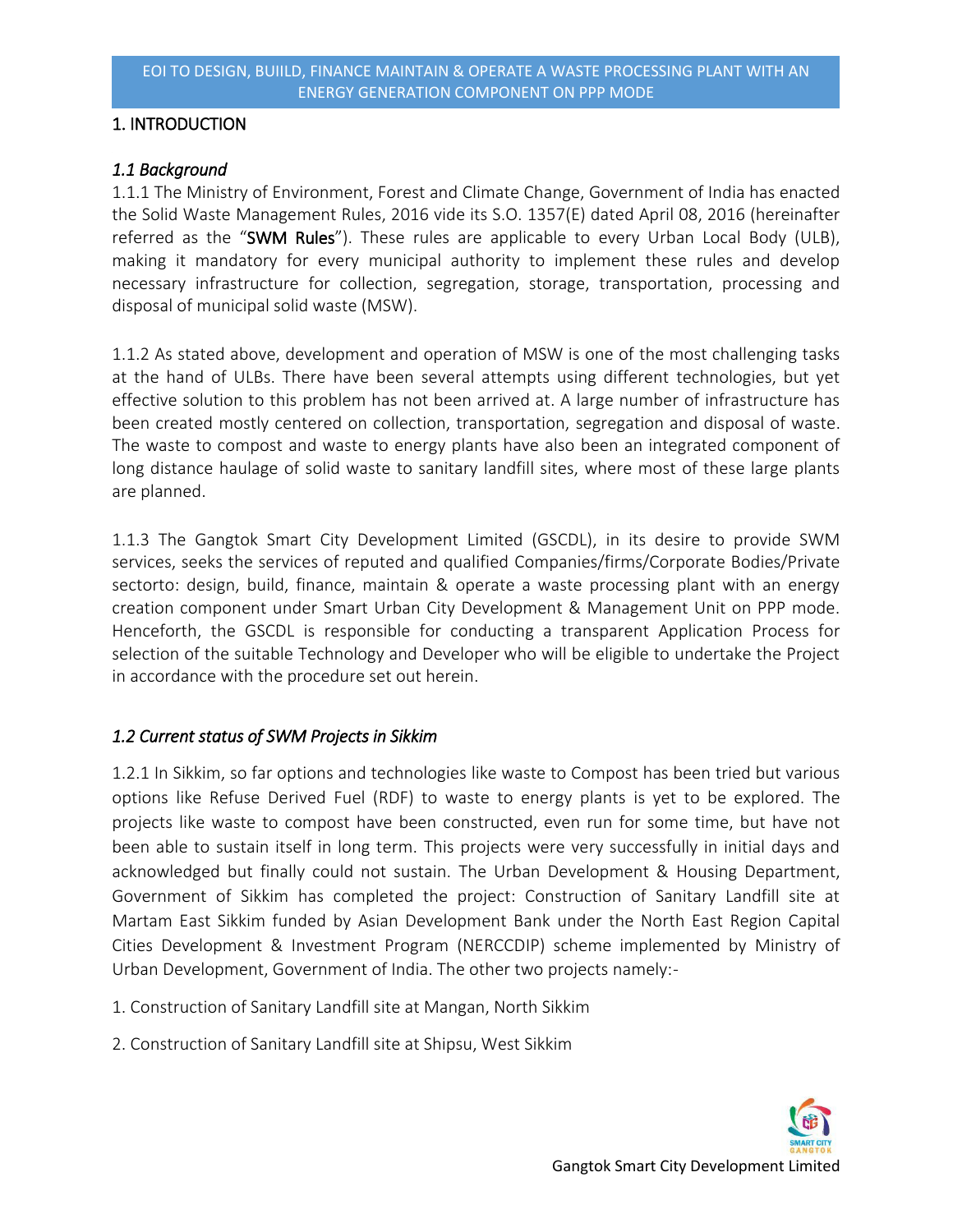Sanctioned & Funded by Ministry of Development of North Eastern Region, Government of India is underway.

1.2.2 The experience has been that in projects of integrated waste management (from collection, transportation and processing), quiet often issues crops up. Whereas, when both the processing part and collection, transportation and segregation is handled by local bodies the quantity and quality of municipal solid waste reaching the processing site becomes unmanageable and finally leading to difficulties in processing. Even if the above difficulties are managed over, the processed product like compost faces marketing problems. The common issues of marketing in compost are the poor nutritive value and odour.

## *1.3 Proposed Approach*

1.3.1 The GSCDL has embarked upon a significant initiative to implement a state-wide Solid Waste Management Strategy (the "Strategy"), by way of conversion of waste to energy (WtE) intended to modernize and greatly improve the practice of SWM throughout the State. Specifically, the environmental objectives of the Strategy are summarized as: Reduction, Reuse, and Recycling. The strategy also envisages preferably 100% waste diversion from final disposal to the landfill site.

1.3.2 Notable projects may be of composting of organic waste, capping of the landfill for methane gas capture, and reconfiguration of the active landfill for improved operations, including leachate containment for off-site disposal. The most preferred option in waste management is at source segregation and reuse, recycling, composting, waste to energy and disposal to landfills in that order.

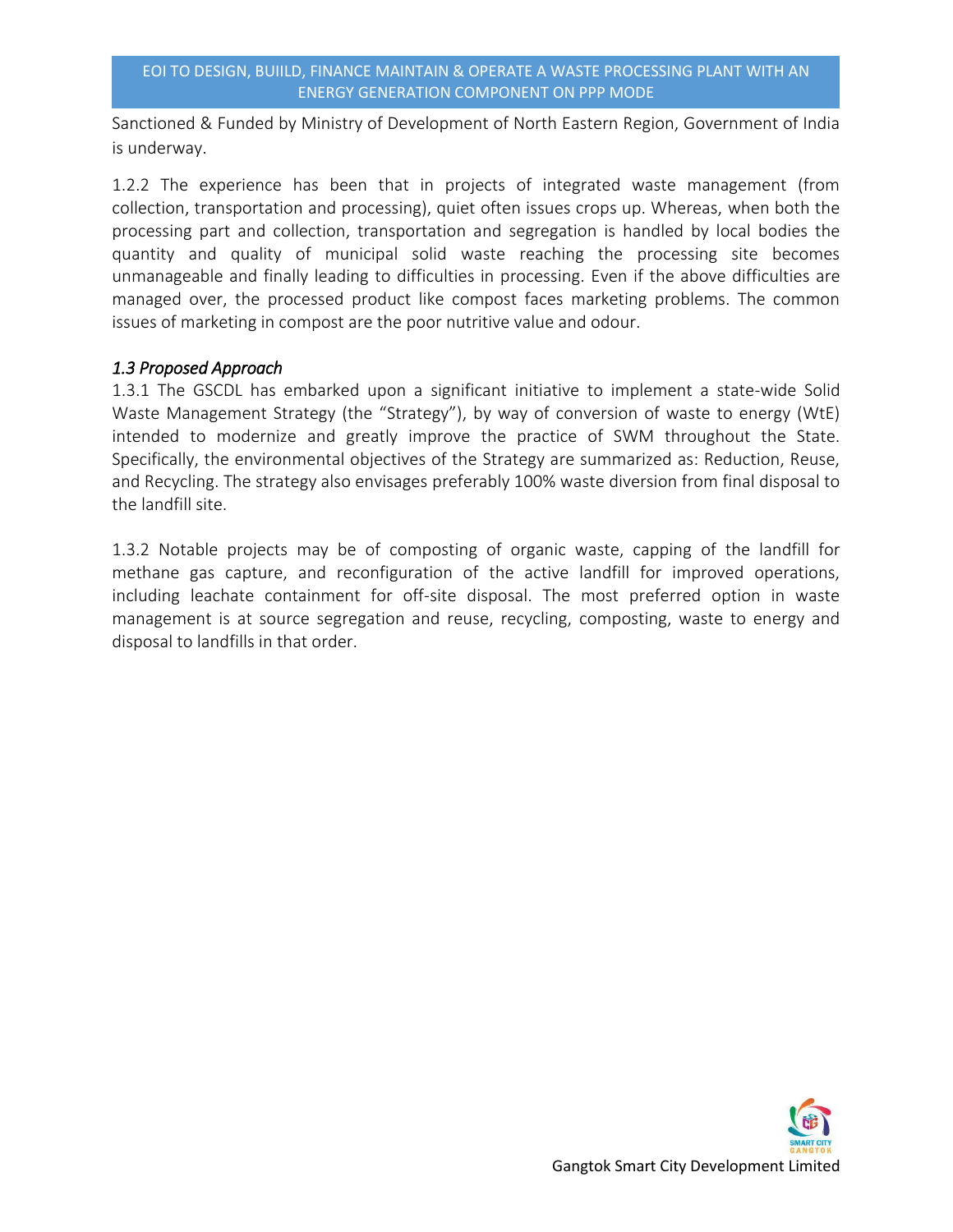#### Composition of Municipal Solid Waste:



| <b>Bio Degradables</b> | Recyclables                  | Inert                 |
|------------------------|------------------------------|-----------------------|
| Composting             | Revert to manufacturing      | As building materials |
| Bio-methanation        | process for Paper, Plastics, |                       |
|                        | Glass, Metal etc. If not     |                       |
|                        | convert into Compost and use |                       |
|                        | as a fuel for Energy         |                       |

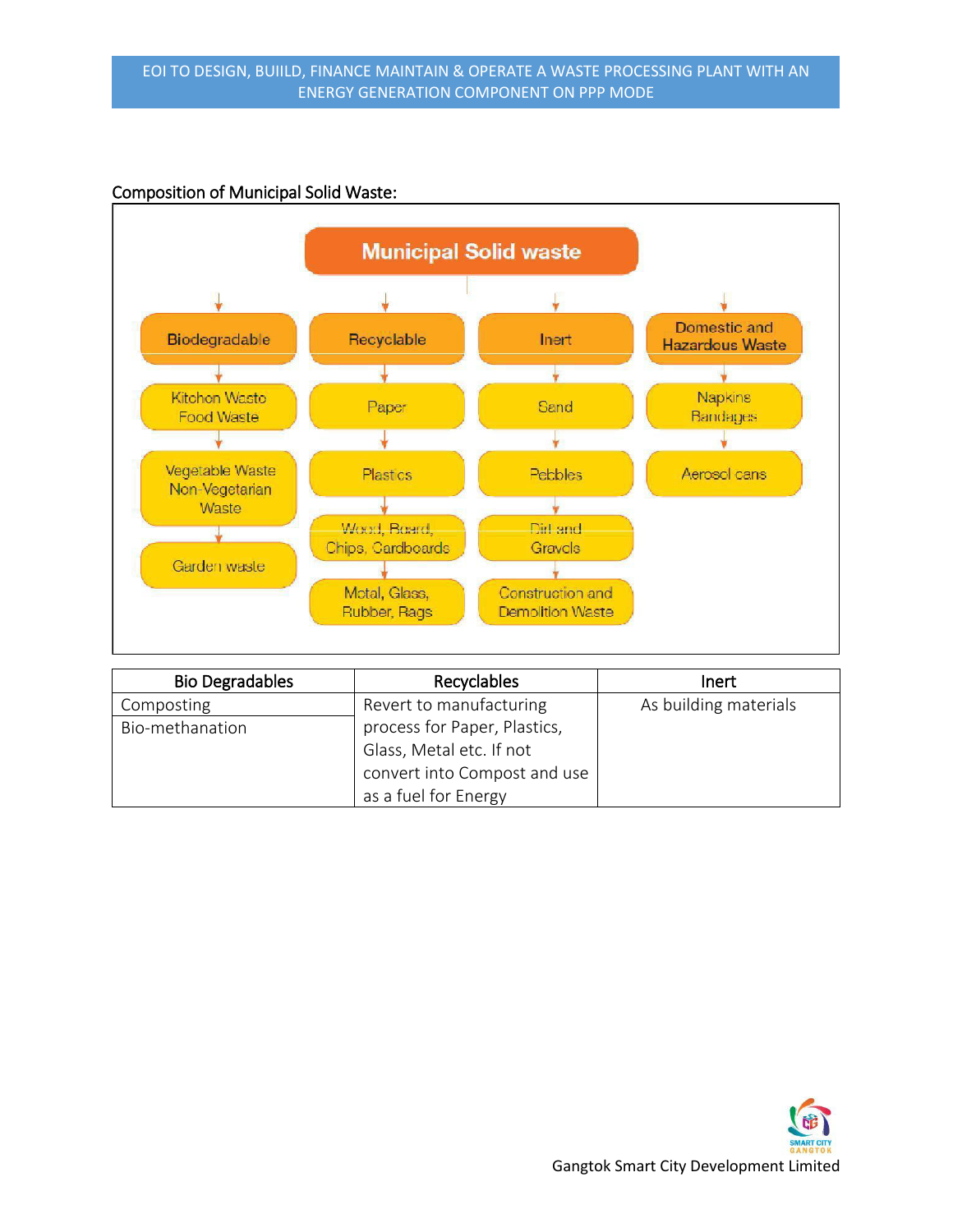# Technology Options for Waste Processing:



1.3.3 Prior to further investments in waste management technologies, the GSCDL is seeking to evaluate the feasibility of applying alternative waste management technologies within the State. To that end, the Authority is issuing this Expression of Interest (EoI) to solicit proposal to design, build, finance, maintain and Operate a waste processing plant with an energy creation component on PPP mode to assess the viability of reliable solid waste management technology alternatives that may support the goals and objectives of the Gangtok Smart City.

# *1.4 Scope of Services*

1.4.1 The Authority is seeking a mutually beneficial, long-term public-private partnership based upon an incentive approach, and desire to negotiate a concession for a term of reasonable length.

- 1.4.2 The scope of the project includes the following:
- a) Maximize sanitary and aesthetic living conditions for all residents;
- b) Maintain positive communications with the Users;

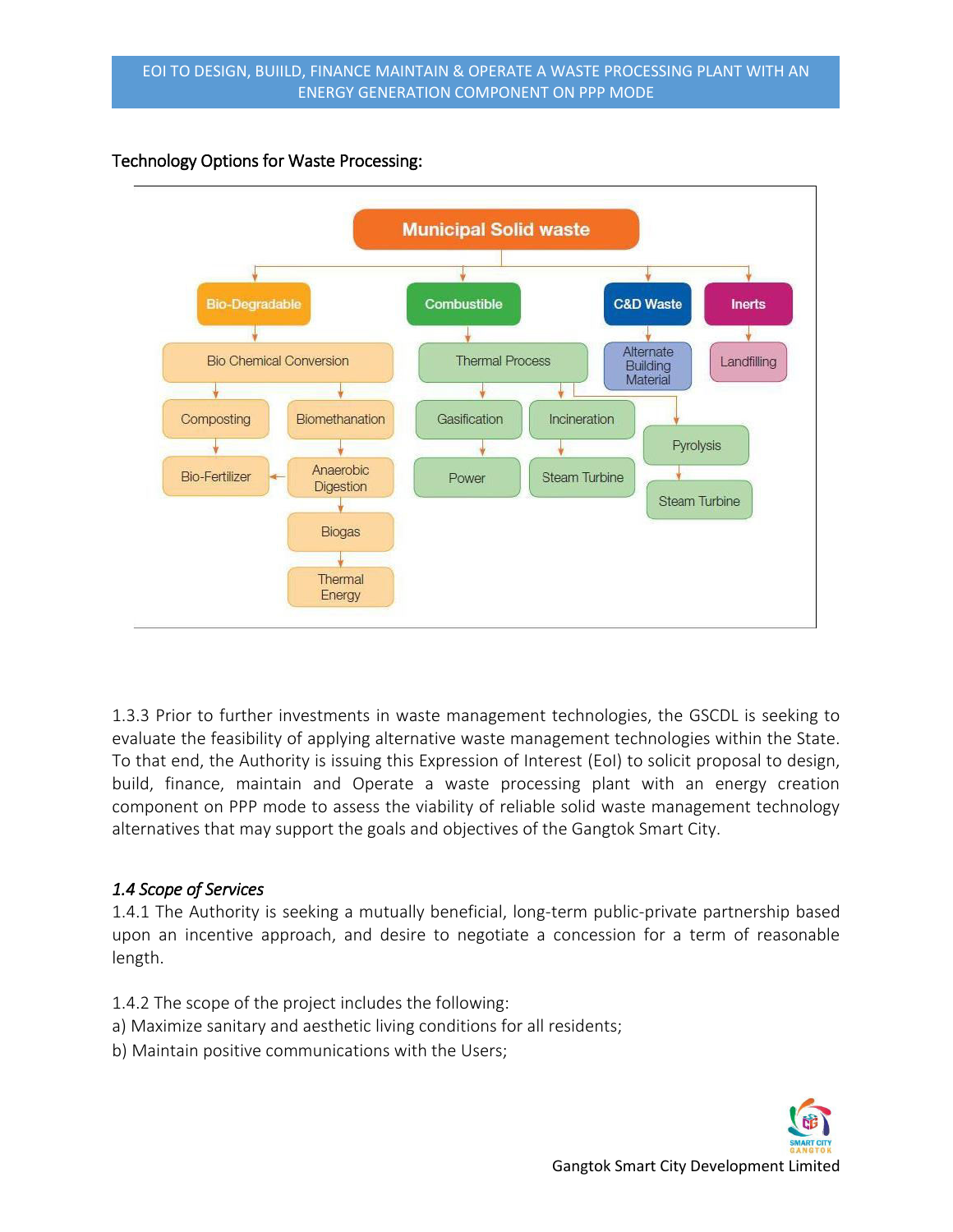c) Design, Build, Finance, Maintain and Operate a waste processing plant with an energy generation component on PPP mode;

1.4.3 That the 90% of the project cost shall be borne by the Developer/Investor and Developer/Investor and at no point of time can raise or should raise funds for the said project taking into account the name of Government of Sikkim or the land belonging to Government of Sikkim.

## *1.5 OBLIGATION FROM Gangtok Smart City Development Ltd. (GSCDL) PART*

1.5.1. GSCDL will provide the land situated at Lower Martam, East Sikkim free from all encumbrances to the concessionaire for a fixed period of 33 years (Concession/Lease Period) for construction/commissioning of the project: "Design, build, finance, maintain and operate a waste processing plant with an energy generation component on PPP mode".

1.5.2 GSCDL will provide Rs. 18 Crores(Eighteen Crores) only or 10% of the project cost whichever is lesser as Viability Gap Funding (VGF) after the Contract is awarded to the selected Concessionaire.

1.5.3 The GSCDL will make available all the municipal solid waste in unsegregated form generated from the city of Gangtok, Sikkim.

1.5.4 The GSCDL will facilitate in obtaining the necessary clearances/permission from the line departments.

## 2. EOI INVITATION

## *2.1 EOI Document*

2.1.1 The EoI Document is being issued to the interested Concessionaire/Firms/Companies to have a better understanding regarding the Project. The statements, explanations, and the draft terms of reference contained in this EoI ("EoI Document") are intended to provide a better understanding to the Concessionaire/Firms/Companies about the subject matter of this EoI and should not be construed or interpreted as limiting in any way or manner the scope of services and obligations of the Concessionaire.

2.1.2 While the document is comprehensive, it is by no means intended to be exhaustive or restrictive.

2.1.3 The EoI is invited from the Concessionaire/Firms/Companies for the project "Design, build, finance, maintain and operate a waste processing plant with an energy generation component on PPP mode". The concept presentation on methodology and technology will need to be presented before the Committee comprising of experts to be set up by the GSCDL. Thereafter the detailed RFP will be issued to the shortlisted Applicants for financial quote.

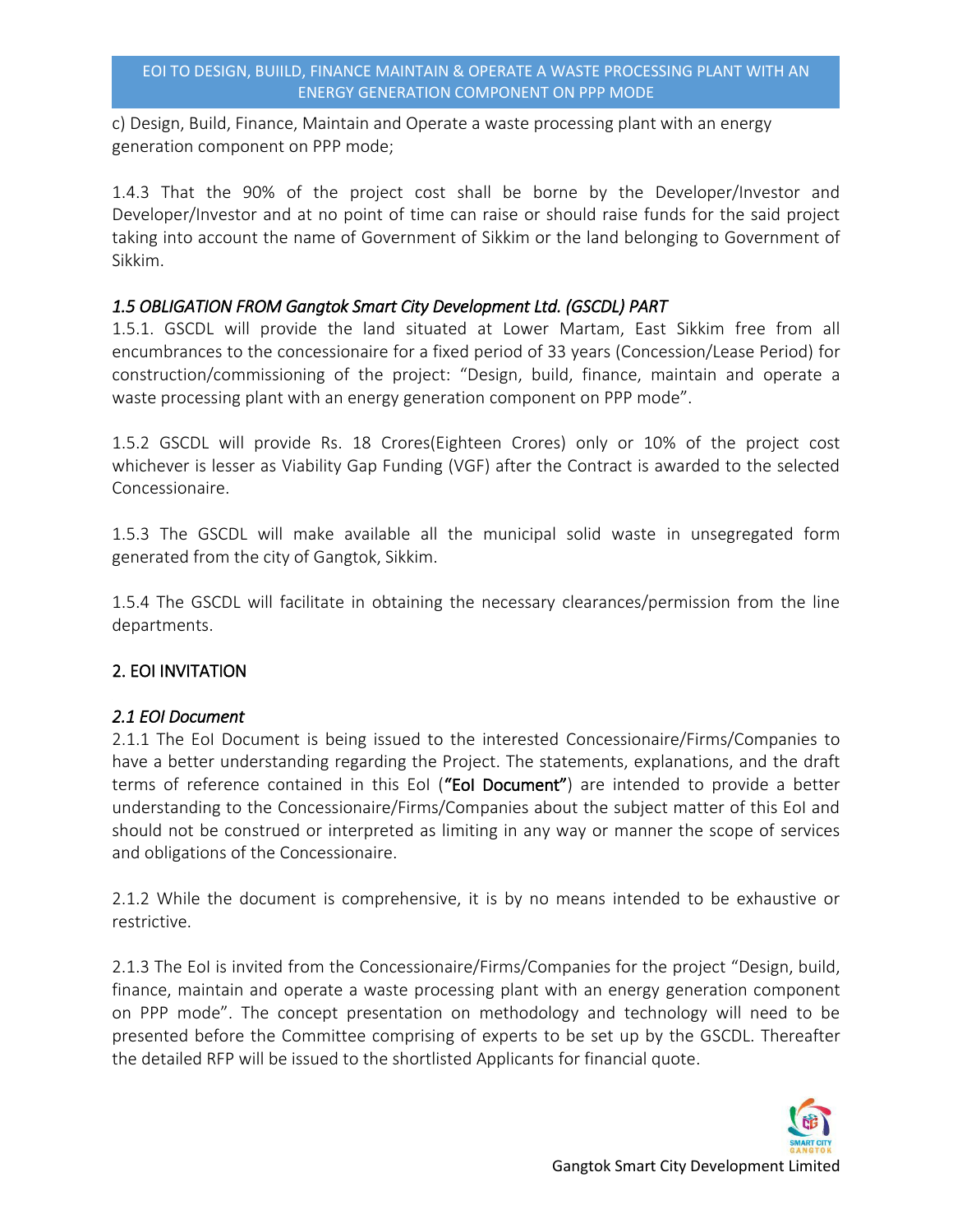#### EOI TO DESIGN, BUIILD, FINANCE MAINTAIN & OPERATE A WASTE PROCESSING PLANT WITH AN ENERGY GENERATION COMPONENT ON PPP MODE

2.1.4 The Applicant selected based on the terms and conditions issued during the RFP stage ("Concessionaire") shall implement the Project in accordance with the provisions of Development Agreement (the "Agreement") to be entered into between the Selected Applicant and the GSCDL in the form provided by the GSCDL to be finalized at a later stage subject to the negotiated terms and conditions. Accordingly, the said Agreement will set forth the detailed terms and conditions for grant of the concession to the Selected Applicant/s, including the scope of services and obligations (the "Concession")

# *2.2 Application Process*

2.2.1 The EoI document shall be available on website https:www.gmcsikkim.in and may be downloaded by the interested Applicants. Interested Applicants are invited to submit their Application in accordance with the terms specified in this Document.

2.2.2 The Authority has adopted a two-stage process (EoI and Request for Proposal) for selection of the Concessionaire for award of the Project.

## *2.3 Evaluation parameters*

2.3.1 The Applicant's competence and capability at EoI stage is proposed to be established by the following parameters:

- a) Technical Capacity;
- b) Financial Capacity and
- c) Detailed Presentation

2.3.2 A Committee set up by GSCDL will review the Application with respect to eligibility and qualifications criteria prescribed in this EoI.

2.3.3 Based on the technical review, the Committee will make a recommendation on the shortlisted Applicant to the GSCDL. Accordingly, GSCDL will invite the shortlisted Applicants to make detailed presentation on proposed methodology.

2.3.4 The Committee reserves the right to accept any or none of the Applications submitted and will evaluate Applications based on the basis of **best value and the lowest cost**. In the event that the Authority rejects or annuls all the Applications, it may, in its discretion, invite all eligible Applicants to submit fresh Applications hereunder.

# *2.4 Eligibility of Applicants*

2.4.1 Applicants must read carefully the minimum conditions of eligibility (the "Conditions of Eligibility") provided herein. Applications of only those Applicants who satisfy the Conditions of Eligibility will be considered for evaluation.

2.4.2 To be eligible for evaluation of its Application, the Applicant shall fulfil the following: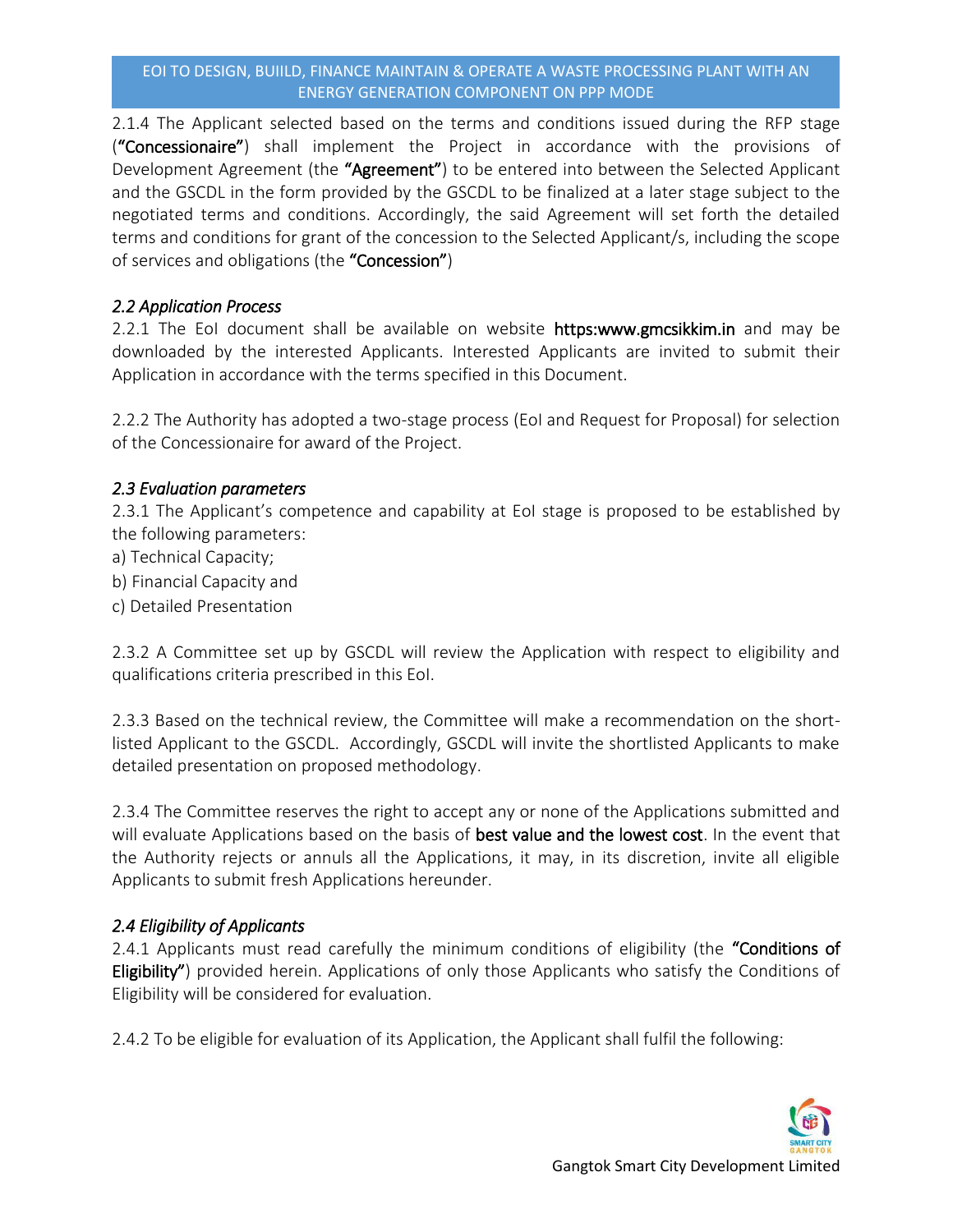a) The Applicant shall be either a Proprietorship/Partnership Firm/LLP, or a Company registered with concern legal authority, 3 years prior to the Application Submission Due Date ("Applicant").

b) For demonstrating technical capacity and experience (the "Technical Capacity"), the Applicant over the past 5 (five) Financial Years preceding the Application Due Date, have Developed and completed 1 project of Waste to Energy (WtE) which is in operation. (Note: Completed project shall include projects wherein 100% construction is complete. Projects wherein 100% construction is complete and the operations are ongoing shall also be considered)

a) Such experience must be demonstrated through Letter of Awards/an explicit contract/Agreement with a public sector entity/ Government or semi Government Department or a Private entity.

2.4.3 Any entity which has been barred by the Central Government, or any State Government, or a statutory authority or a public sector undertaking, as the case may be, from participating in any project and the bar subsists as on the date of Application, would not be eligible to submit their Application.

# 2.5 Due Diligence

2.5.1 The Applicants shall be deemed to have submitted their respective Applications after verifying the information in relation to the Project including but not limited to infrastructure, facilities, location, surroundings, climate, availability of power, water and applicable laws and regulations, and any other matter considered relevant by them.

# *2.6 Cost of Application*

2.6.1 The Applicant shall bear all costs associated with the preparation and submission of its Application.

# *2.7 Language of Application*

2.7.1 The Application and all related correspondence and documents in relation to the EoI shall be in English language.

# *2.8 Currencies*

2.8.1 All prices indicated in the Application shall be in Indian National Rupee(s) (INR) only.

# *2.9 Clarification to EoI Documents*

2.9.1 In the event that any Applicant requires any clarification on the EoI, such Applicants are expected to send their queries to the Authority by email only to ceosmartcity.gangtok@gmail.com on or before date specified above clearly stating in the subject as "Clarification for EoI". No queries via telefax, phone will be entertained.

# *2.10 Submission of Applications*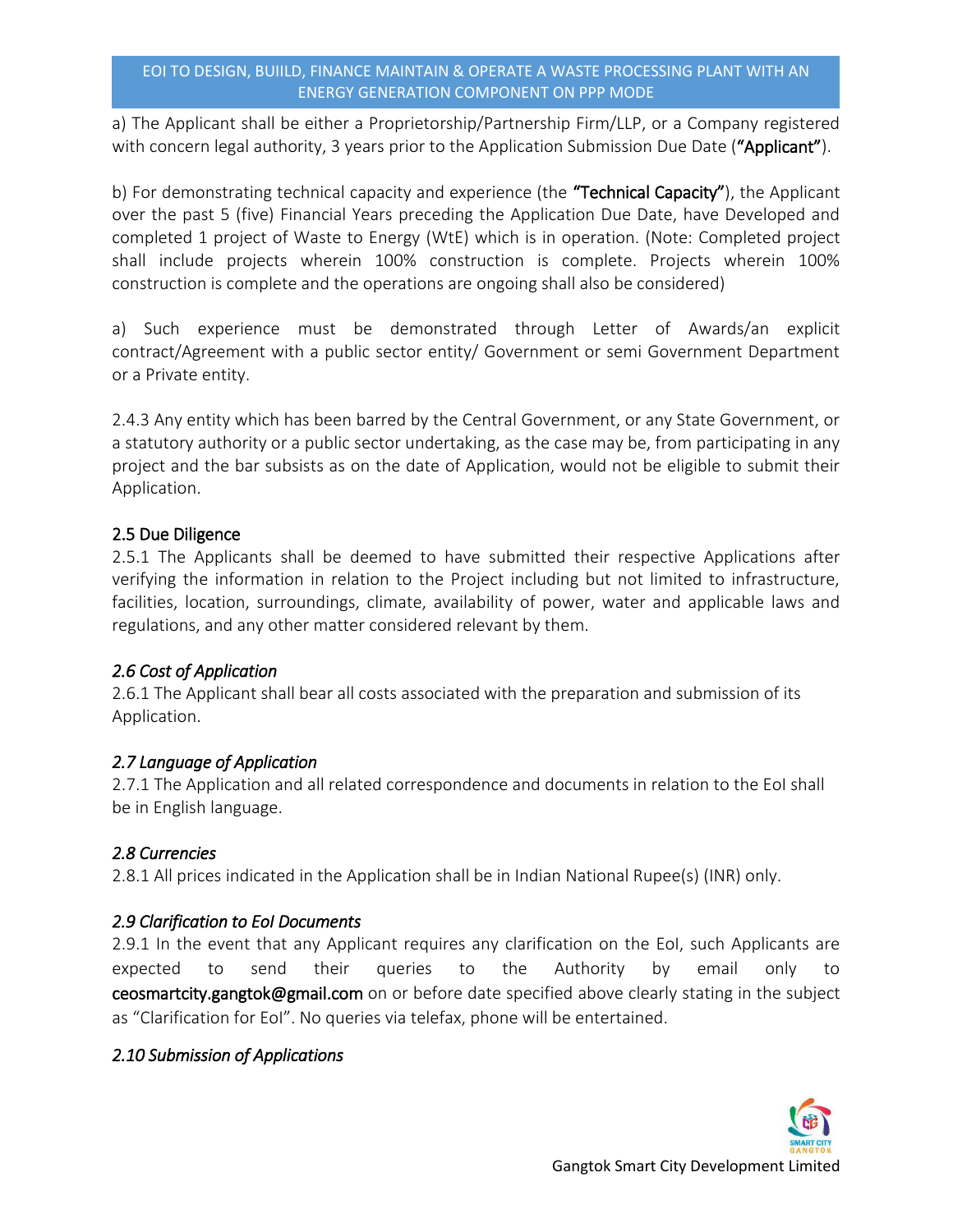2.10.1 Application must be submitted to the following address via registered post, courier or in person on or before the date mentioned in this document. The application received after due date and time shall be treated as late applications.

Chief Executive Officer Gangtok Smart City Development Limited Sokaythang Gangtok – 737101 Sikkim, India

# *2.11 Application Due Date*

2.11.1 The Application shall be submitted via courier or registered post or in person on or before Application Due Date. The Authority may, in its sole discretion, extend the Application Due Date and time by issuing an Addendum uniformly for all Applicants.

# *2.12 Late Applications*

2.12.1 Application received after application due date and time shall be considered late application and will be returned un-opened.

# *2.13 Right to accept or reject any or all Applications*

2.13.1 Notwithstanding anything contained in this EoI, the Authority reserves the right to accept or reject any or all Application and to annul the Application Process at any time without any liability or any obligation

for such acceptance, rejection or annulment, and without assigning any reasons thereof.

# *2.14 Confidentiality*

2.14.1 Information relating to the examination, clarification, evaluation and recommendation for the short-listed Applicants shall not be disclosed to any person who is not officially concerned with the process or is not a retained professional advisor advising the Authority in relation to, or matters arising out of, or concerning the Application Process. The Authority will treat all information, submitted as part of the Application, in confidence and will require all those who have access to such material to treat the same in confidence. The Authority may not divulge any such information unless it is directed to do so by any statutory entity that has the power under law to require its disclosure or is to enforce or assert any right or privilege of the statutory entity and/ or the Authority or as may be required by law or in connection with any legal process.

## *2.15 Schedule of Application Process*

2.15.1 The Authority would endeavor to adhere to the following schedule:

| Description                      | EoT to Design Build finance Maintain Operate a waste |
|----------------------------------|------------------------------------------------------|
|                                  | processing plant with an energy generation component |
|                                  | under Smart City Development & Management Unit       |
| <b>Publication of Eol Notice</b> | 14.09.2018                                           |

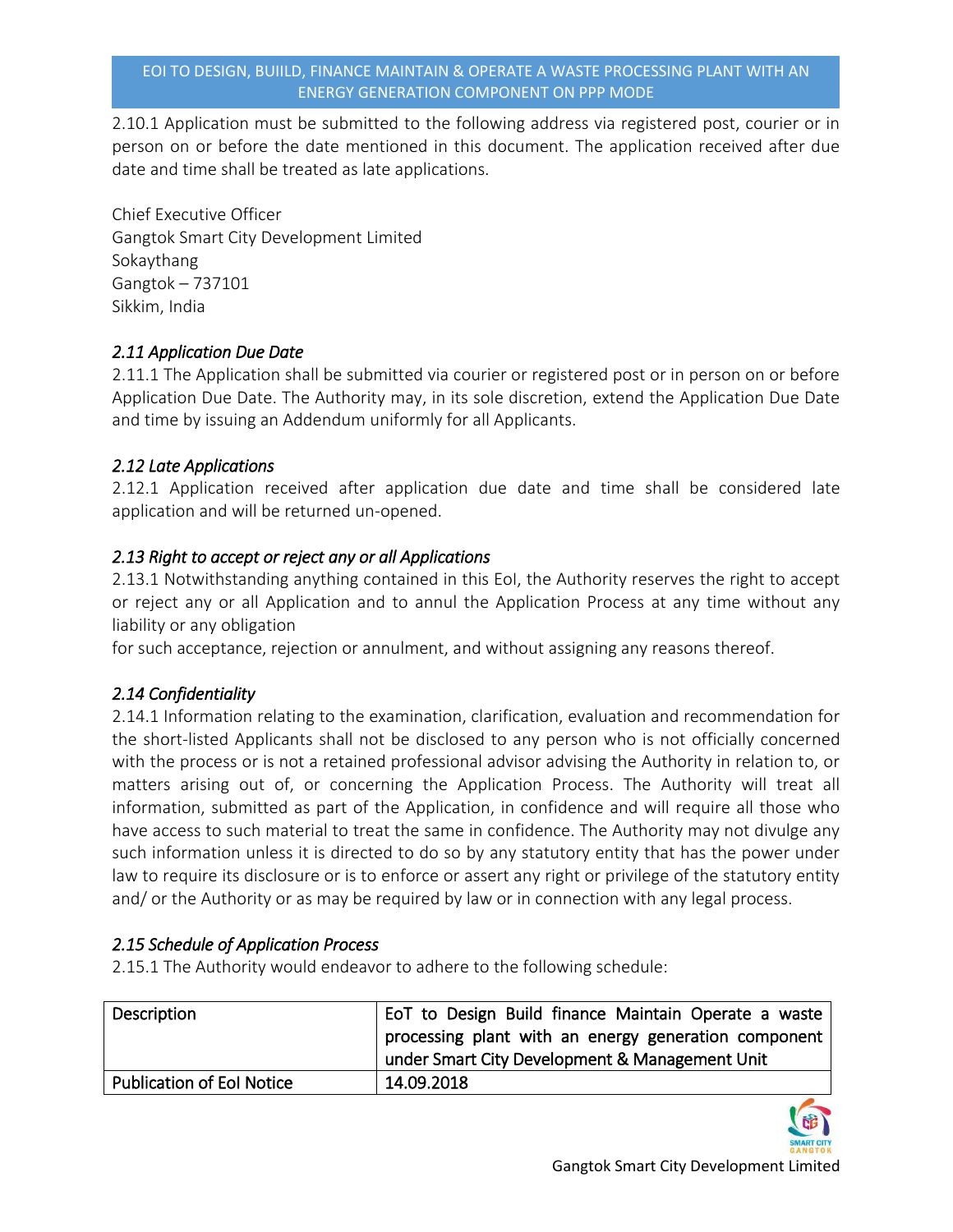#### EOI TO DESIGN, BUIILD, FINANCE MAINTAIN & OPERATE A WASTE PROCESSING PLANT WITH AN ENERGY GENERATION COMPONENT ON PPP MODE

| Uploading of Eol Document on   15.09.2018 |     |  |                                       |
|-------------------------------------------|-----|--|---------------------------------------|
| www.gmcsikkim.org                         |     |  |                                       |
| Last<br>Date                              | for |  | receiving $ 21.09.2018$               |
| Clarifications/queries                    |     |  |                                       |
| <b>Application Due Date</b>               |     |  | 24.09.2018 till 1500 hours            |
| <b>Declaration</b>                        | of  |  | short-listed   24.09.2018, 1600 hours |
| applicants                                |     |  |                                       |

## *2.16 Proprietary data*

2.16.1 The EoI documents, other information supplied by the Authority and are transmitted to the Applicant shall remain or become the property of the Applicants. Applicants are to treat all information as strictly confidential and shall not use it for any purpose other than for preparation and submission of their Application. The provisions of this Clause 2.16.1 shall also apply *mutatis mutandis* to Applications and all other documents submitted by the Applicants, and the Authority will not return to the Applicants any Application, document or any information provided along therewith.

#### *2.17 Bid Processing Fees*

2.17.1 The Bid Processing Fee is Non-Refundable. The Cost of EOI Document would be Rs.100000/-(Indian Rupees One Lakh Only)in the form of Demand Draft from any Nationalized/Scheduled Bank in favour of CEO, GSCDL, payable at Gangtok.

2.17.2 Please note that the Application/Proposal, which does not include the bid processing fees, would be rejected as non-responsive.

## *2.18 Governing Law & Jurisdiction*

2.18.1 The Contract shall be governed by and interpreted in accordance with the laws of India.

2.18.2 All legal proceedings, if necessary arising to be instituted by any of the parties shall have to be lodged in courts situated in Gangtok and not elsewhere.

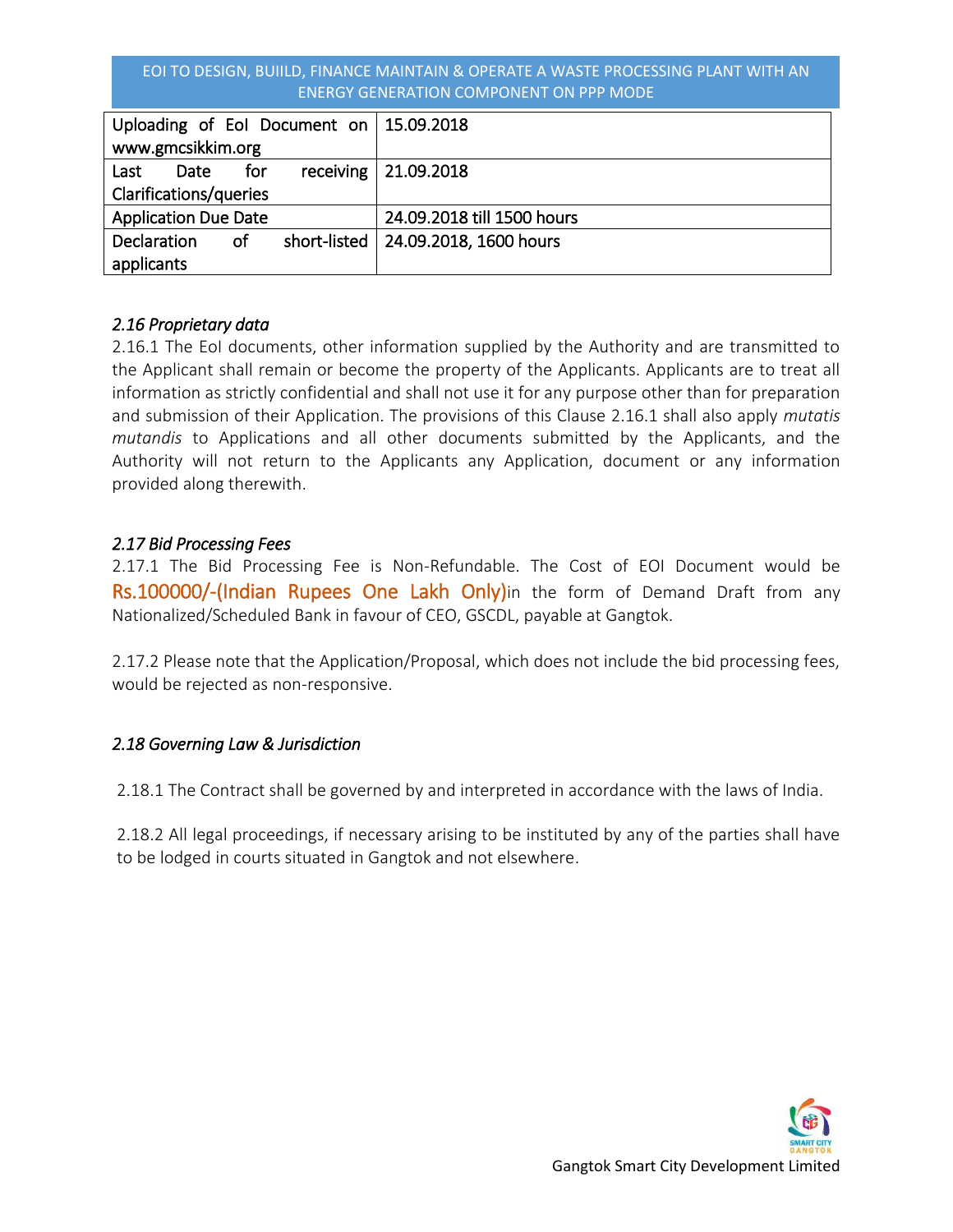#### Appendix- A

Form 1

APPENDIX-A Letter comprising the Application (On Applicant's letter head)

Dated:

To The Chief Executive Officer Gangtok Smart City Development Limited Sokaythang, Gangtok Sikkim, India

# Sub: Design Build finance Maintain Operate a waste processing plant with an energy generation component under Smart City Development & Management Unit on PPP Mode

With reference to your EoI document dated \_\_\_\_\_\_\_\_\_, I/we, having examined the EoI Documents and understood their contents, hereby submit my/our Application for the aforesaid Project. The Application is unconditional and unqualified.

2. All information provided in the Application and in the Appendices is true and correct.

 3. I/ We shall make available to the Authority any additional information which GSCDL fit appropriate and submit to supplement or authenticate the Application.

 4. I/ We acknowledge the right of the Authority to reject our Application without assigning any reason or otherwise and hereby waive our right to challenge the same on any account whatsoever.

 5. I/We certify that in the last three years, I/We have neither failed to perform on any Concession, as evidenced by imposition of a penalty by an arbitral or judicial authority or a judicial pronouncement or arbitration award, nor been expelled from any project or Concession by any public authority nor have had any Concession terminated by any public authority for breach on our part.

 6. I/ We understand that you may cancel the Application Process at any time and that you are neither bound to accept any Application that you may receive nor to invite the Applicants to Application for the Project, without incurring any liability to the Applicants.

 7. I/ We certify that in regard to matters other than security and integrity of the country, we have not been convicted by a Court of Law or indicted or adverse orders passed by a regulatory authority which could cast a doubt on our ability to undertake the Project or which relates to a grave offence that outrages the moral sense of the community.

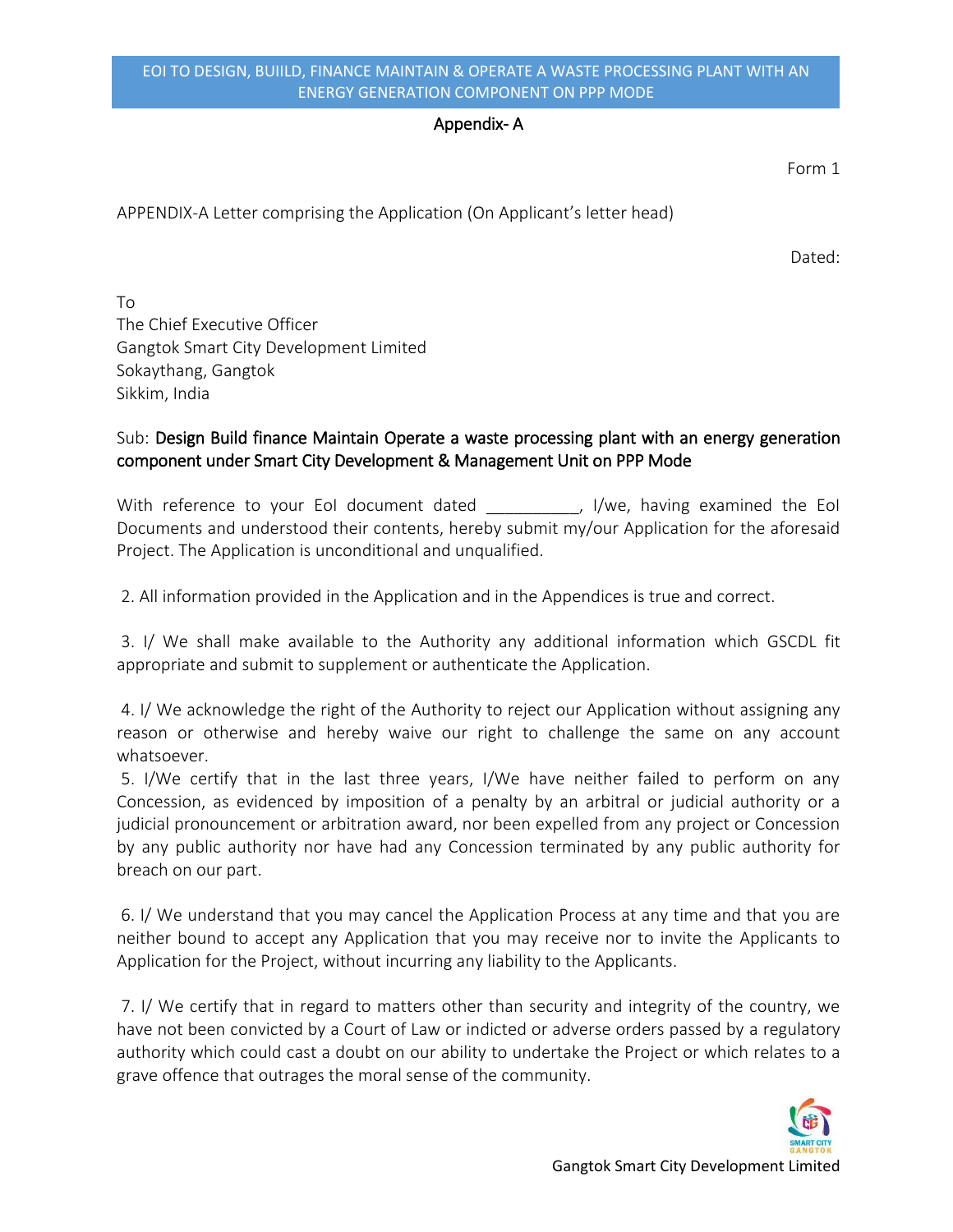#### EOI TO DESIGN, BUIILD, FINANCE MAINTAIN & OPERATE A WASTE PROCESSING PLANT WITH AN ENERGY GENERATION COMPONENT ON PPP MODE

 8. I/ We further certify that in regard to matters relating to security and integrity of the country, we have not been charge-sheeted by any agency of the Government or convicted by a Court of Law for any offence committed by us or by any of our Associates.

 9. I/ We further certify that no investigation by a regulatory authority is pending either against us or against our CEO or any of our Directors/ Managers/ employees.

In witness thereof, I/we submit this Application under and in accordance with the terms of the EoI document.

Yours faithfully,

(Signature of the Authorized signatory) Date:

 Place: (Name and designation of the of the Authorized signatory) Name and seal of Applicant

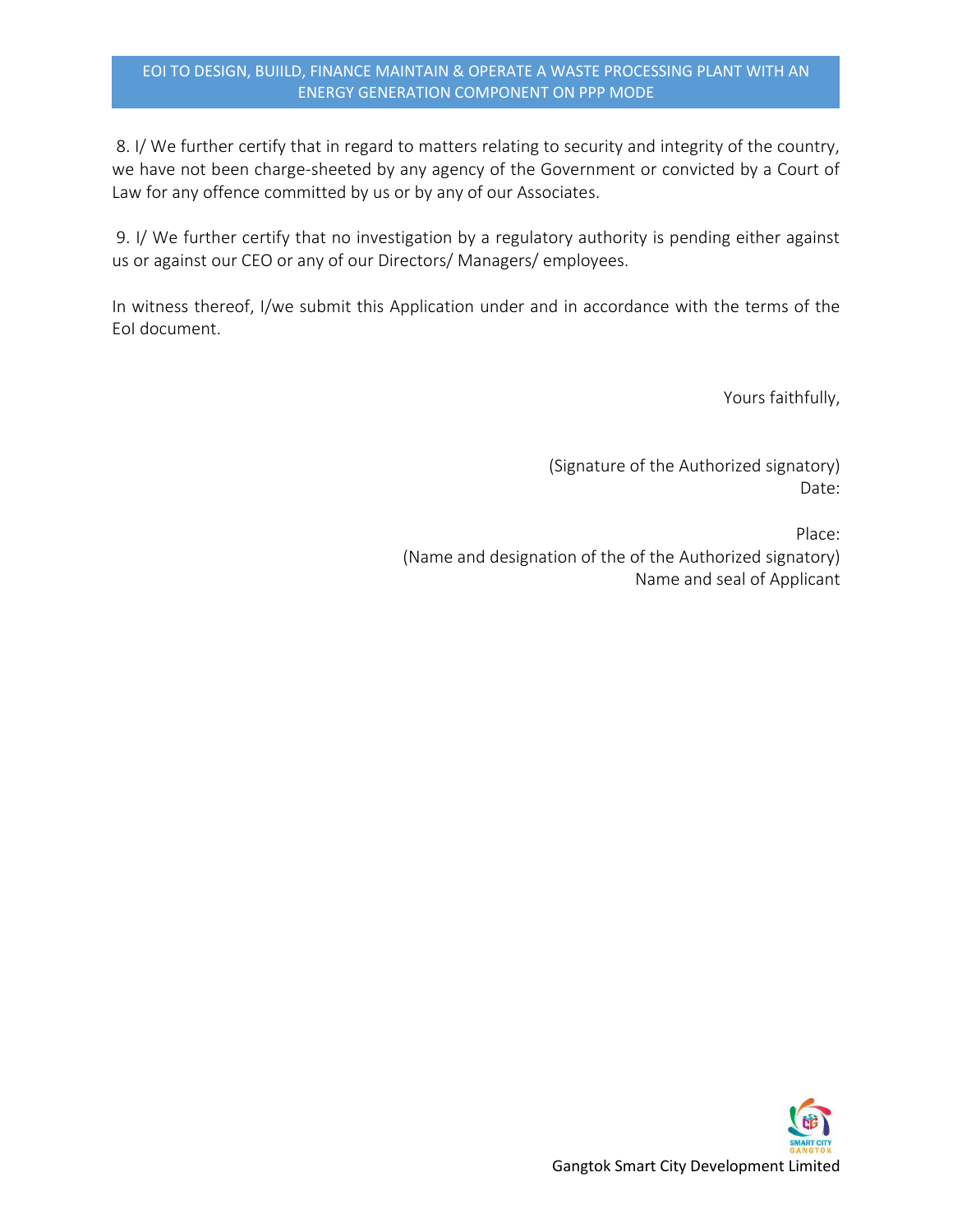#### Appendix B

Form 2

# Compliance Sheet for Selection

The Applicant's Response to EoI should comprise of the following basic requirements. The documents mentioned in the compliance sheet along with this form, needs to be part of the EoI Response.

| SI.N<br>O.     | <b>Basic</b><br>Requiremen<br>t        | Specific Requirement                                                                                                                                                                                                                                                                                                                             | Documents Required                                                                                                                                                     | Complie<br>d(Y/N) | Page No. |
|----------------|----------------------------------------|--------------------------------------------------------------------------------------------------------------------------------------------------------------------------------------------------------------------------------------------------------------------------------------------------------------------------------------------------|------------------------------------------------------------------------------------------------------------------------------------------------------------------------|-------------------|----------|
| $\mathbf{1}$   | Company<br>Profile                     | Brief write-up of Company                                                                                                                                                                                                                                                                                                                        | Write up                                                                                                                                                               |                   |          |
| $\overline{2}$ | Legal Entity<br>of<br>the<br>Applicant | i. The Applicant should be a<br>Company registered under the<br>Companies Act, 1956 since last 5<br>years<br>The Company must have<br>ii.<br>registered with valid GST No and<br>having PAN, & IT returns up to<br>31 <sup>st</sup> March 2018.                                                                                                  | Certificate<br>of<br>Incorporation<br>Registration<br>Certificates,<br>PAN<br>copy<br>&<br>other necessary<br>supporting<br>documents                                  |                   |          |
| 3              | Turnover &<br>Profitability            | i. Applicant must have an annual<br>turnover of at least 40 crores per<br>year or an aggregate of Rs.120<br>Crores for the last 3 financial<br>ending<br>31/03/2018,<br>years<br>31/03/2017, 31/03/2016<br>ii. The Applicant should have a<br>positive Profit After Tax for each<br>of the three financial year 2015-<br>16, 2016-17 and 2017-18 | from<br>Extracts<br>the<br>audited Balance sheet<br>and Profit and Loss<br>CA Certificate with CA's<br>Registration<br>Number/Seal indicating<br>net worth of the Firm |                   |          |

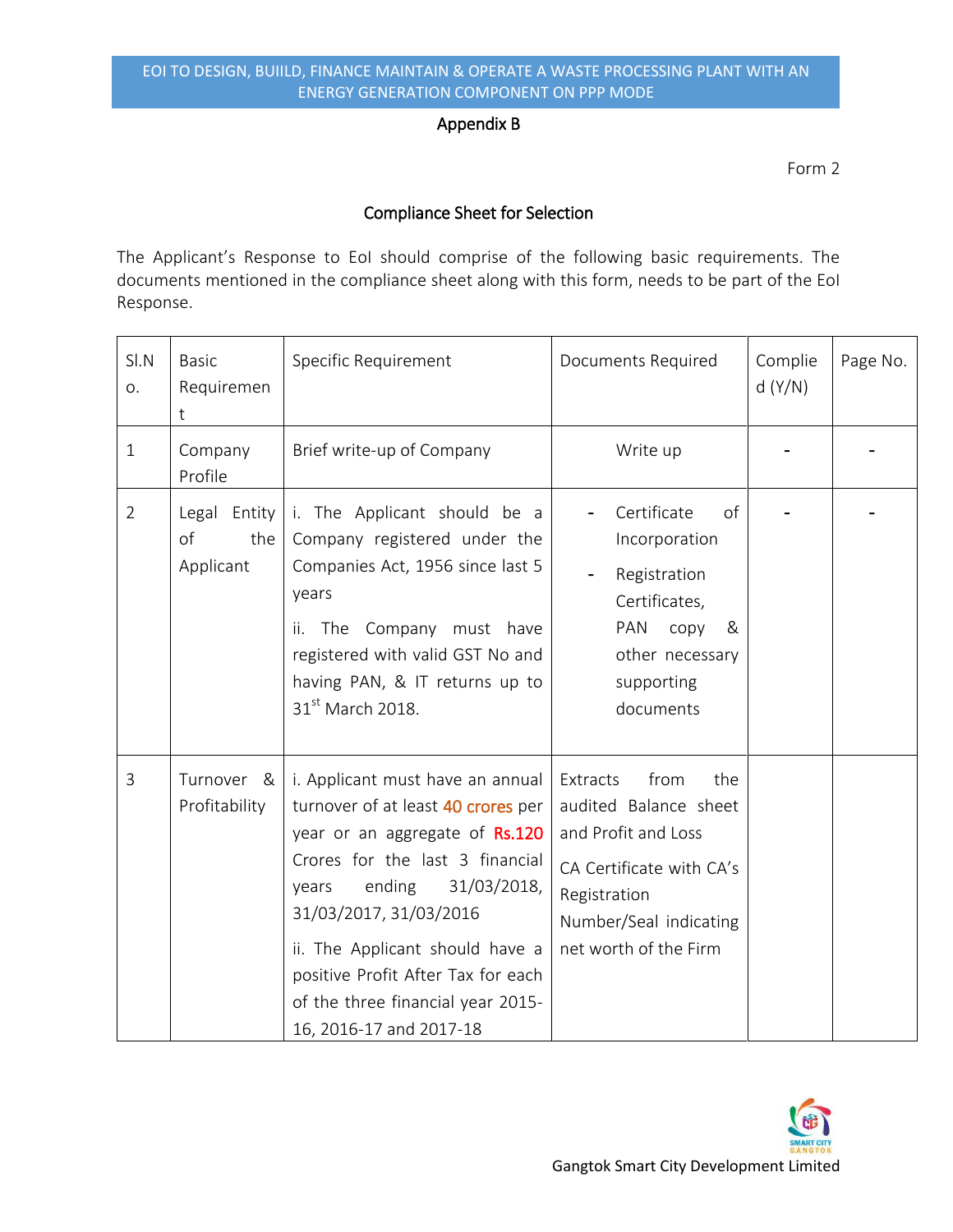| EOI TO DESIGN, BUIILD, FINANCE MAINTAIN & OPERATE A WASTE PROCESSING PLANT WITH AN<br><b>ENERGY GENERATION COMPONENT ON PPP MODE</b> |                         |                                                                                                                                                                                                                                                                                                                                                                                 |                                                                       |                      |  |
|--------------------------------------------------------------------------------------------------------------------------------------|-------------------------|---------------------------------------------------------------------------------------------------------------------------------------------------------------------------------------------------------------------------------------------------------------------------------------------------------------------------------------------------------------------------------|-----------------------------------------------------------------------|----------------------|--|
| 3                                                                                                                                    | Technical<br>Capability | i. Applicant must have proven<br>record of having successfully<br>executed and Operatedatleast 1<br>(one) project of Waste to Energy<br>(WtE) during the last 3 years.<br>ii. Should have been executing 1<br>project of WtE with a minimum<br>output of 2 MW/Hour.                                                                                                             | -work order along with<br>Completion certificates<br>from the Client. | <b>APPENDI</b><br>XD |  |
| 4                                                                                                                                    | Blacklisting            | The Applicant must not have<br>been blacklisted by any State<br>Government and Government of<br>India. The Applicant must also<br>disclose full details of<br>any<br>blacklisting by Central or State<br>PSUs/Undertaking/Autonomous<br>body or under a declaration of<br>ineligibility<br>for<br>corrupt<br>or<br>fraudulent practices in last five<br>years as on $31/3/2018$ | A self certified<br>by<br>letter<br>an<br>authorized<br>signatory.    |                      |  |
| 5                                                                                                                                    | Performanc<br>е         | The Applicant must not have any<br>record of poor performance,<br>abandoned<br>work,<br>having<br>inordinately delayed completion<br>and having faced commercial<br>failures<br>for<br>any<br>State<br>Government or Gol Organization<br>during last 5 years as on<br>31/3/2018                                                                                                 | A self-certified<br>letter<br>from<br>authorized<br>signatory         |                      |  |
| 6                                                                                                                                    | Fees                    | i. The Applicant must<br>have<br>submitted<br>Demand<br>Draft<br>amounting to Rs1.00 lakhs (One<br>Lakh) towards the cost of Eol<br>Document processing Fee.                                                                                                                                                                                                                    | -DD                                                                   |                      |  |

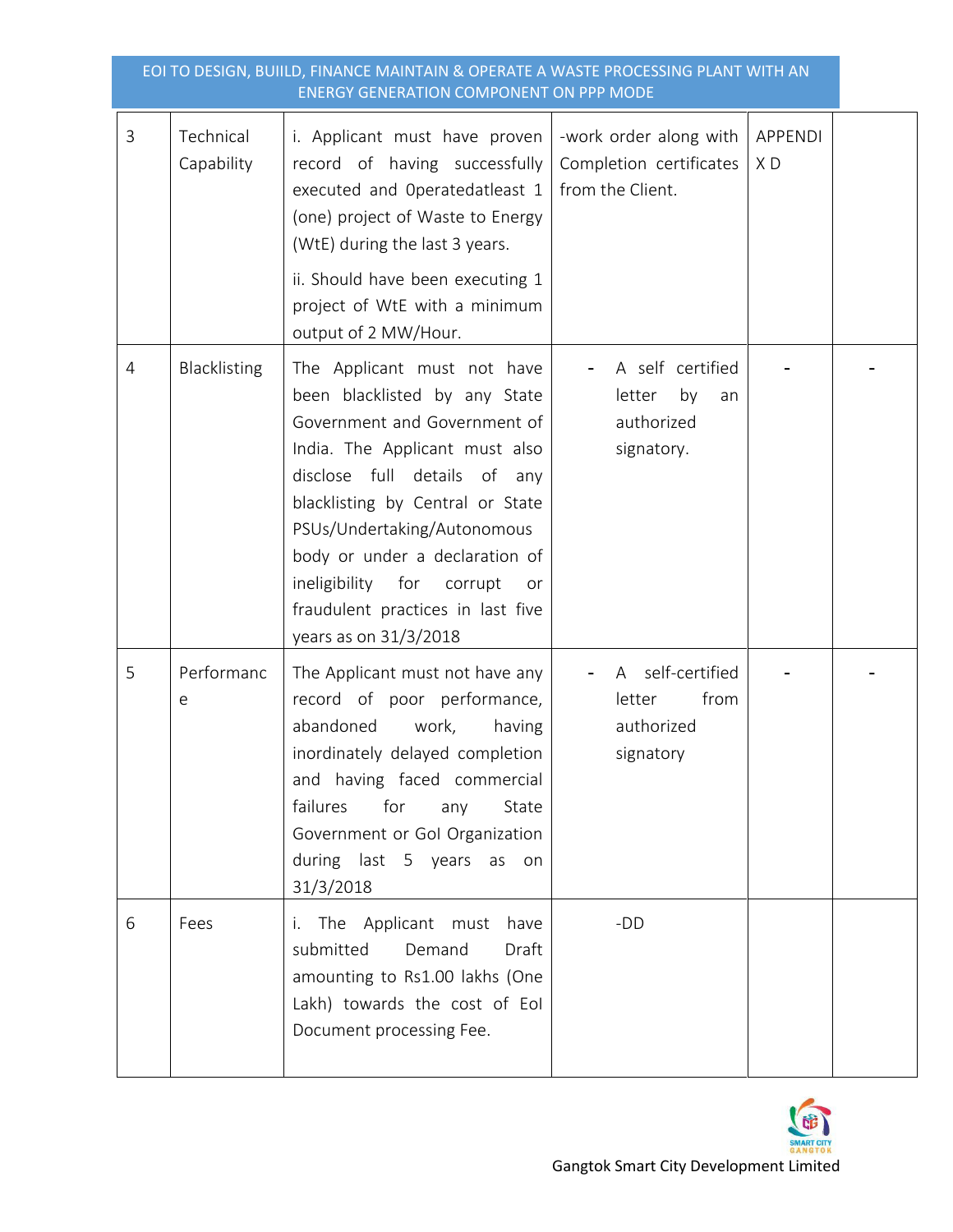#### Appendix - C

Form 3

#### APPENDIX-I Power of Attorney for signing of Application

Know all men by these presents, We…………………………………………….. (name of the firm and address of the registered office) do hereby irrevocably constitute, nominate, appoint and authorizeMr/ Ms (name), …………………… son/daughter/wife of ……………………………… and presently residing at …………………., who is presently employed with us and holding the position of ……………………………. , as our true and lawful attorney (hereinafter referred to as the "Attorney") to do in our name and on our behalf, all such acts, deeds and things as are necessary or required in connection with or incidental to submission of our Application for the project "Design Build finance Maintain Operate a waste processing plant with an energy generation component under Smart City Development & Management Unit on PPP Mode" by Gangtok Smart City Development Limited (the "Authority") including but not limited to signing and submission of all Applications and other documents and writings, participate in Pre-Application and other conferences and providing information/ responses to the Authority, representing us in all matters before the Authority, signing and execution of all Concessions including the Agreement and undertakings consequent to acceptance of our Application, and generally dealing with the Authority in all matters in connection with or relating to or arising out of our Application for the said Project and/ or upon award thereof to us and/or till the entering into of the Agreement with the Authority.

 AND we hereby agree to ratify and confirm and do hereby ratify and confirm all acts, deeds and things done or caused to be done by our said Attorney pursuant to and in exercise of the powers conferred by this Power of Attorney and that all acts, deeds and things done by our said Attorney in exercise of the powers hereby conferred shall and shall always be deemed to have been done by us.

IN WITNESS WHEREOF WE, …………………………., THE ABOVE NAMED PRINCIPAL HAVE EXECUTED THIS POWER OF ATTORNEY ON THIS ………

DAY OF …………. 2018.

For …………………………..

(Signature, name, designation and address)

 Witnesses: 1. 2. (Notarised) Accepted

…………………………… (Signature) (Name, Title and Address of the Attorney)